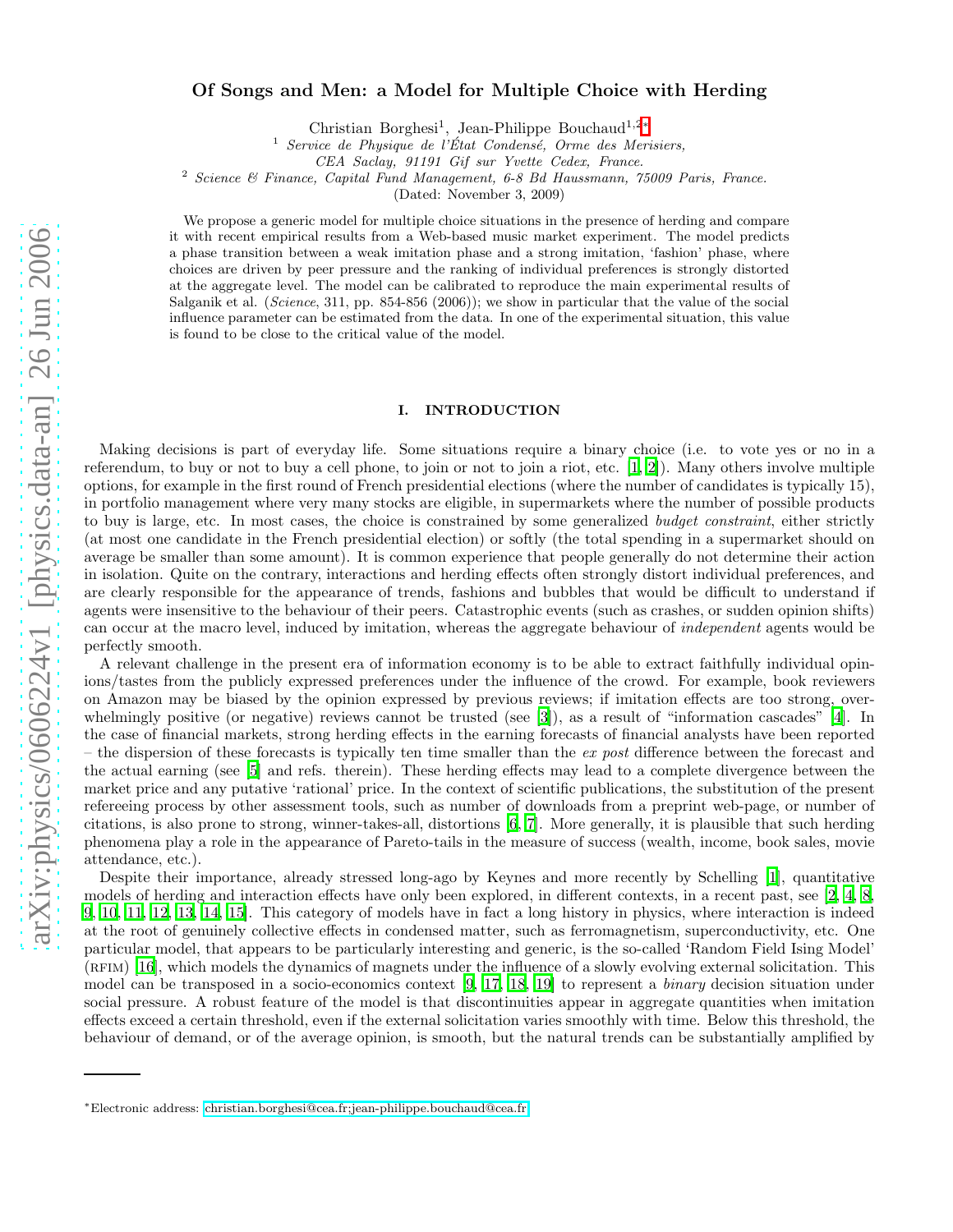peer pressure. The predictions of the rfim can be confronted, with some success, to empirical observations concerning sales of cell phones, birth rates and the terminal phase of clapping in concert halls [\[19\]](#page-7-6).

Here, we want to generalize the RFIM to *multiple* choice situations. One motivation is that, as mentioned above, these situations are extremely common. A more precise incentive for such a generalization is however the recent publication of a remarkable experimental paper by Salganik, Dodds and Watts [\[20](#page-7-7)]. In order to detect and quantify social influence effects, the authors have conducted a careful Web-based experiment (described below) with several quantitative results. Their detailed interpretation begs for a specific model, which we introduce and discuss in this paper and compare with these empirical results. The model is found to fare quite well and allows one to extract from the data a quantitative estimate of the imitation strength, called J below. Interestingly, one of the situations corresponds to a value of J close to the critical point of the model, where collective effects become dominant and strongly distort individual preferences.

## II. THE MODEL

We consider N agents indexed by roman labels  $i = 1, ..., N$ , and M items indexed by Greek labels  $\alpha = 1, ..., M$ . Each agent can construct his 'shopping list' or portfolio of items, for simplicity, we restrict here to cases where the quantity of item  $\alpha$  is either zero or unity (in the example of movies, we neglect the possibility of going twice to see the same movie). The portfolio of agent i is therefore a vector of size  $M: \{n_i^{\alpha}\}\$  with  $n_i^{\alpha}=0,1$ . The "budget constraint" can in general be written as:

$$
B_i^- \le \sum_{\alpha=1}^M n_i^{\alpha} \le B_i^+, \tag{1}
$$

where the budget might be different for different agents.

The choices made by agent  $i$  are assumed to be determined by three different factors:

- a piece of public information affecting all agents equally, measuring the intrinsic attractivity of item  $\alpha$ . This is modeled by a real variable  $F^{\alpha}$ , which may contain, for example, the price of the product (low price means large  $F^{\alpha}$ 's), or its technological performances, past reputation, etc.
- an idiosyncratic part describing the preferences/tastes of agent  $i$ , in the absence of any social pressure or imitation effects. This part is again modeled by a real variable  $h_i^{\alpha}$ , which is positive and large if agent i is particularly fond of item  $\alpha$ .
- a social pressure/imitation term which describes how the choices made by others affect the perception of item  $\alpha$  by agent *i*. In full generality, we can write this term as:

$$
\sum_{j\neq i} \sum_{\beta} J_{j,i}^{\beta,\alpha} n_j^{\beta} \tag{2}
$$

where  $J_{j,i}^{\beta,\alpha}$  measures the influence of the consumption of product  $\beta$  by agent j. Positive  $J_{j,i}^{\beta,\alpha}$ 's describe herdinglike effects (which could exist across different products), whereas negative  $J_{j,i}^{\beta,\alpha}$ 's are related to contrarian effects (for example, agent j buying item  $\beta$  might push the price of item  $\alpha$  up). We will consider in this paper a simplified version of the model where only the aggregate consumption of item  $\alpha$  itself influences the value of  $n_i^{\alpha}$ , i.e.:

$$
J_{j,i}^{\beta,\alpha} = \frac{JM}{\mathcal{C}} \delta_{\alpha,\beta},\tag{3}
$$

where the factor M is introduced for convenience and  $\mathcal C$  is the total consumption, defined as:

$$
\mathcal{C} = \sum_{i} \sum_{\alpha} n_i^{\alpha}.\tag{4}
$$

We will also introduce the total consumption of item  $\alpha$  as  $\mathcal{C}^{\alpha} = \sum_{i} n_i^{\alpha}$ , and the relative consumption (or success rate)  $\phi^{\alpha} = C^{\alpha}/\mathcal{C}$ , with  $\sum_{\alpha} \phi^{\alpha} = 1$ .

We assume that the consumption of item  $\alpha$  by agent i is effective if the sum of these three determining factors exceed a certain *threshold*, and consider the following update rule for the  $n_i^{\alpha}$ 's:[\[27](#page-7-8)]

$$
n_i^{\alpha}(t+1) = \Theta \left[ F^{\alpha} + h_i^{\alpha} + JM \left( \phi^{\alpha}(t) - \frac{1}{M} \right) - b_i(t) \right],
$$
\n<sup>(5)</sup>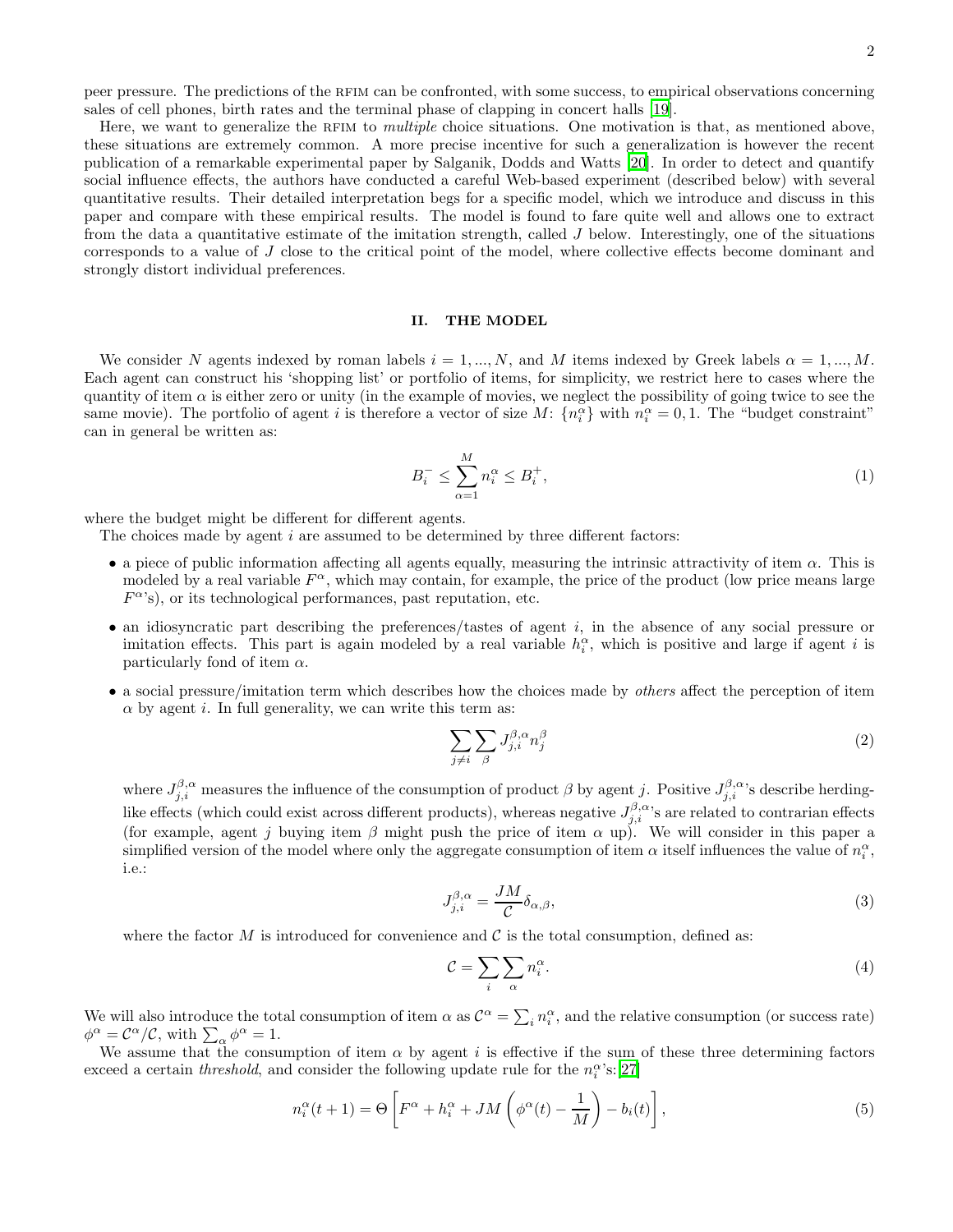where  $\Theta$  is the Heaviside function,  $\Theta(u > 0) = 1$  and  $\Theta(u \le 0) = 0$ . In the above equation, we have added a 'chemical potential'  $b_i$  (borrowing from the statistical physics jargon) which allows the budget constraint to be satisfied at all times [\[21\]](#page-7-9). The  $-1/M$  term was added for convenience, and makes explicit that it is the consumption of item  $\alpha$  in comparison with its expected average  $1/M$  that generates a signal (see also [\[22\]](#page-7-10)). It is easy to check that the case  $M = 1$ , with  $J \to J\mathcal{C}/N$ , corresponds to the standard RFIM considered in [\[19\]](#page-7-6). Note also that the Θ function describes a deterministic situation: as soon as the total 'utility' of item  $\alpha$  is positive for agent i, consumption is effective. One could choose a probabilistic situation where  $\Theta(u)$  is replaced by a smoothed step function, for example:

$$
\Theta_{\beta}(u) = \frac{1}{1 + e^{-\beta u}}.\tag{6}
$$

The limit  $\beta \to \infty$  corresponds to the deterministic rule, to which we will restrict throughout this paper.

In the following, we assume that both  $F$ 's and  $h$ 's are time independent, and taken from some statistical distributions which we have to specify. Here again, the number of possibilities is very large, and correspond to different situations. We choose the  $F^{\alpha}$ 's as IID random variables (for example Gaussian), with mean  $m_F$  and variance  $\Sigma_F^2$ . The mean  $m_F$ describes the average intrinsic attractivity of items – for example, a large overall inflation would lead to a negative  $m_F$ . The dispersion in quality of the different items is captured by  $\Sigma_F$ . More realistic models should include some sort of 'sectorial' correlations between the  $F^{\alpha}$ 's.

As for  $h_i^{\alpha}$ 's, we posit that they can be decomposed as  $h_i^{\alpha} = \overline{h}_i + \delta h_i^{\alpha}$ , where  $\overline{h}_i$  describes the propensity of agent i for consumption ('compulsive buyers' correspond to large positive  $\bar{h}_i$ 's), whereas  $\delta h_i^{\alpha}$  correspond to the idiosyncratic tastes of agent *i*, defined to have zero mean. For simplicity, we again assume that both  $\overline{h}_i$ 's and  $\delta h_i^{\alpha}$  are IID; without loss of generality we can assume that the average (over i) of  $h_i$  is zero (a non zero value could be reabsorbed into  $m_F$ ). The variance of  $\overline{h}_i$  is  $\Sigma^2$  and that of  $\delta h_i^{\alpha}$  is  $\sigma^2$ . Since in the limit  $\beta \to \infty$  considered in this paper the overall scale of the fields is irrelevant, we can choose to set  $\sigma \equiv 1$ . One could also add explicit time dependence, for example choosing  $m_F$ to be an increasing function of time, to describe a situation where the average propensity for consumption increases with time.

The model as defined above is extremely rich and its detailed investigation as a function of the different parameters and budget constraints will be reported in a forthcoming publication. The most interesting question about such a model is to know whether the realized consumption is *faithful*, i.e. whether or not the actual choice of the different items reflects the 'true' preferences of individual agents, as would be the case in the absence of interactions  $(J = 0)$ . Based on the RFIM, we expect that this will not be the case when  $J$  is sufficiently large, in which case strong distortions will occur, meaning that the realized consumption will (i) violate the natural ordering of individual preferences and (ii) become history dependent: a particular initial condition determines the 'winners' in an irreproducible and unpredictable way. In order to characterize the inhomogeneity of choices, the authors of [\[20](#page-7-7)] have proposed and measured different observables, in particular:

• The Gini coefficient  $G$ , defined as:

$$
G = \frac{1}{2M} \sum_{\alpha,\beta} |\phi_{\alpha} - \phi_{\beta}|,\tag{7}
$$

which is zero if all items are equally chosen, and equal to  $1-1/M$  if a unique item is chosen. The Gini coefficient is a classic measure of inequality. In fact, a more relevant measure of interaction effects is the ratio  $G/G_0$ , where  $G_0$  is the Gini coefficient for  $J = 0$ .

• The unpredictability coefficient  $U$ , defined as:

$$
U = \frac{1}{M\binom{W}{2}} \sum_{\alpha=1}^{M} \sum_{k=1}^{W} \sum_{\ell < k} |\phi_{(k)}^{\alpha} - \phi_{(\ell)}^{\alpha}| \tag{8}
$$

where the indices  $k, \ell$  refer to W different 'worlds', i.e. different realizations of the model with the very same  $F^{\alpha}$ 's but a different set  $h_i^{\alpha}$ 's (chosen with the same distribution) or different initial conditions. In the limit of a large population  $(N \to \infty)$ , it is easy to show that  $U = 0$  when  $J = 0$ , since the  $\phi^{\alpha}$  only depends on the  $F^{\alpha}$ 's. A non zero value of  $U$ , on the other hand, reveals that it impossible to infer from the intrinsic quality of the items the aggregate consumption profile (strong distortion).

• A more detailed information is provided by the scatter plot of  $\phi^{\alpha}$  versus  $\phi^{\alpha}(J=0)$ ; for J small one expects a nearly linear relation, whereas for larger J the points acquire a larger dispersion and the average relation becomes non-linear, indicating a substantial 'exaggeration' of the consumption of slightly better items.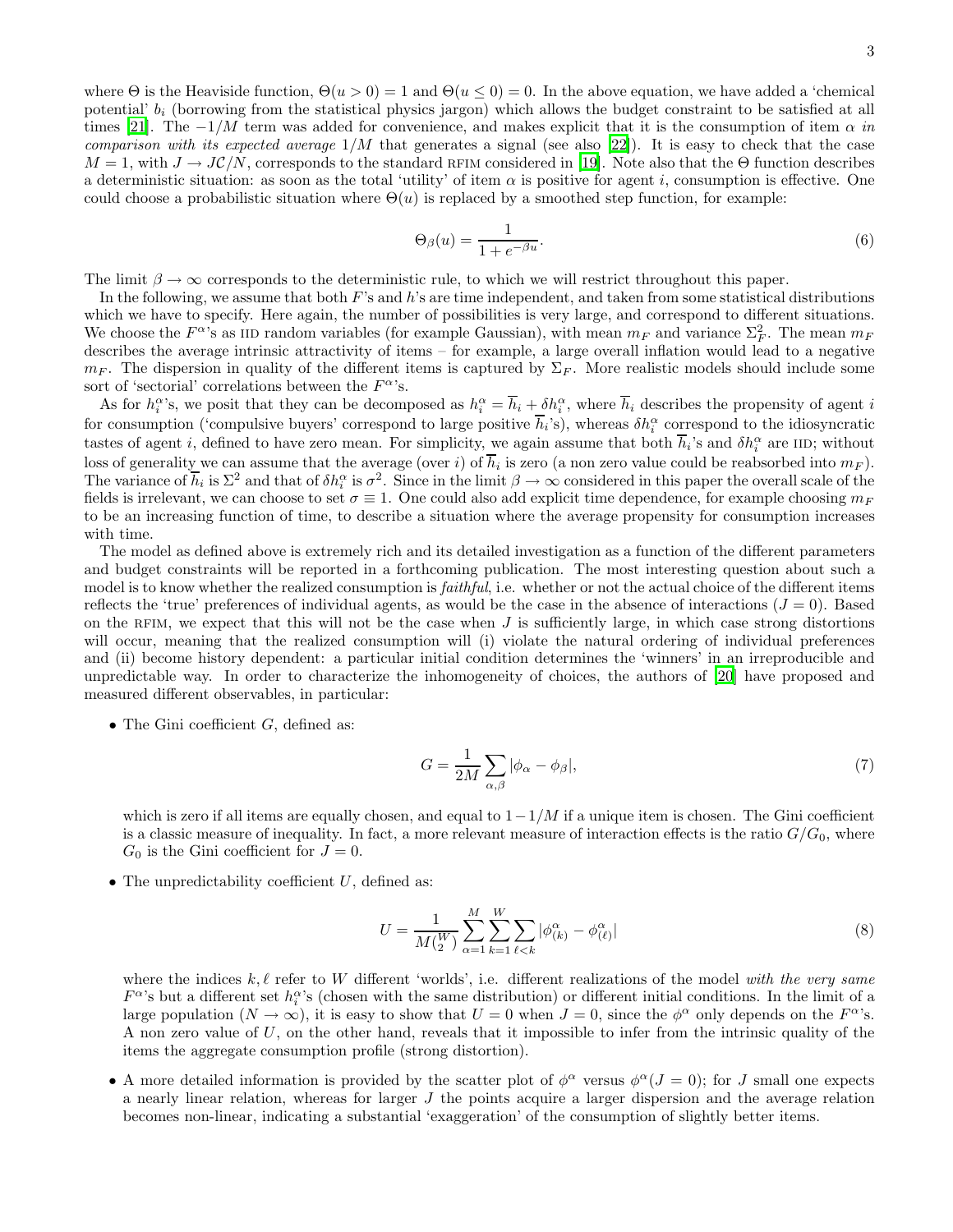We have studied these quantities both numerically and analytically within the above model. We present below some of our numerical results, and compare them with the empirical results of [\[20\]](#page-7-7). Our most important analytical result is the existence of a critical value  $J_c$ , below which the unpredictability U is strictly zero in the limit  $N \to \infty$ , and becomes positive for  $J > J_c$ , growing as  $U \sim J - J_c$  close to the transition. The fluctuations of U diverge close to  $J_c$ , as for standard second order phase transitions. The value of  $J_c$  can be computed exactly in the limit of a large number of items  $M \gg 1$ , and depends on the detailed shape of the distribution of the fields F and h. More precisely,  $J_c$  is given by:

$$
J_c = \int_{-\infty}^{\infty} dF P_F(F) \gamma(F), \tag{9}
$$

where  $\gamma(F)$  is the solution of:

$$
\gamma = \int_{J_c - F - \gamma}^{\infty} \mathrm{d}u \, \frac{P_h(u)}{P_h(0)},\tag{10}
$$

and  $P_F$  and  $P_h$  are the distributions of the fields F and h.

## III. THE WEB-BASED EXPERIMENT OF SALGANIK ET AL.

Here we describe the beautiful experimental set-up of M. J. Salganik, P. S. Dodds and D. J. Watts [\[20](#page-7-7)], which allows them to conclude that social influence has a determinant effect on the choices of individual agents. In the next section, we will in fact use their quantitative results to measure, within the above theoretical framework, the strength of the social influence factor J. Salganik et al. have [\[20\]](#page-7-7) created an artificial "music market" on the web with  $M = 48$ songs from essentially unknown bands in which 14,341 (mostly teen-agers) participated. Songs are presented in a screen and participants make decisions about which songs to listen to, and in a second step, whether they want to download the song they listened to. Participants are randomly assigned to one of the three following situations:

- an independent (zero-influence) situation where the list of songs carries no mention of the songs downloaded by other participants. This situation allows to define a benchmark, where an 'intrinsic' mix between the quality of the songs and the preference of the participants can be measured. This situation corresponds to  $J = 0$  in the model above;
- a 'weak' social influence situation. In this case, the number of times a given song has been downloaded by other participants is shown. However, the songs are presented in random order so that the ranking of the preference of other participants is not obvious at first glance. This situation corresponds to a certain small value  $J_1 > 0$  in the model above;
- a 'strong' social influence situation. In this case, the list of songs is presented by decreasing number of downloads, such as to emphasize the preferences expressed by previous participants. This situation corresponds to a certain value  $J_2 > J_1 > 0$  in the model above.

Furthermore, in both social influence conditions participants are randomly assigned to  $W = 8$  different worlds, each one with its own history and evolving independently from one another, but with the same initial conditions, i.e. zero downloads. For each of the two influence conditions, the outcomes (i.e. the number of downloads of all songs) are compared to the independent, zero-influence situation. In this way, the authors are able to conclude that increasing the strength of social influence increases both the inequality G and the unpredictability of success  $U$  [\[20\]](#page-7-7).

Because these experiments look very much like those in physical laboratories, we believe that they could play an important role in the development of scientific investigations of collective human behavior. The Web gives the opportunity to devise and perform large scale experimentation (see also [\[23\]](#page-7-11)), with a number of participants that allows one to extract meaningful statistical information, We expect that many other experiments of the same type will be conducted in the future. In the present case, the experiment is very carefully thought through to remove many artefacts: for example, download is free (no consideration of the wealth of participants is required – no 'budget constraint') and anonymous (no direct social pressure is involved); participants are not rewarded to have made a 'good' or 'useful' choice, songs and bands are not well known (avoiding strong a priori biases), etc.

## IV. MODEL CALIBRATION: TOWARDS A MEASUREMENT OF SOCIAL INFLUENCE?

We now turn to a semi-quantitative analysis of the empirical data collected by Salganik et al. [\[20\]](#page-7-7). Once the distribution of  $F^{\alpha}$ 's and  $h_i^{\alpha}$ 's are fixed (we chose them to be Gaussian for simplicity), the model depends on four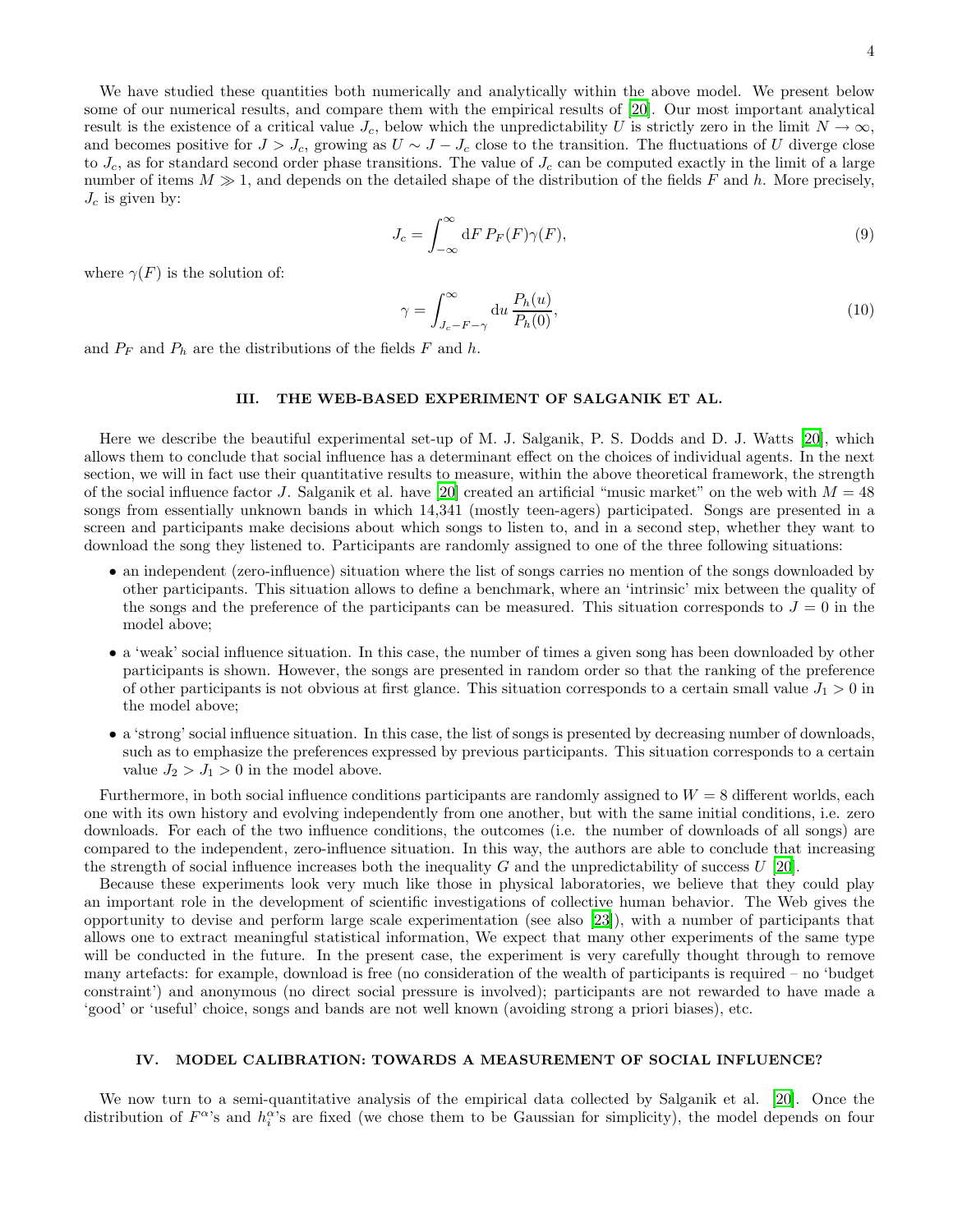

FIG. 1: Gini coefficient as a function of J for the choice  $m_F \approx -2$ ,  $\Sigma_F \approx 0.2$ ,  $\Sigma = 1$ , and for different number of agents  $N = 700, 7000$  and 70000. Note the rather weak dependence on N of this quantity. The empirical values of G in the three different situations are:  $G_0 \approx 0.22$  (no imitation),  $G_1 \approx 0.35$  (weak imitation) and  $G_2 \approx 0.5$  (strong imitation).



FIG. 2: Unpredictability U as a function of J for the choice  $m_F \approx -2$ ,  $\Sigma_F \approx 0.2$ ,  $\Sigma = 1$ , and for different number of agents  $N = 700, 7000$  and 70000. In this case, the finite size effects are strong; one in fact expects U to be zero for  $J < J_c \approx 0.29$ (dashed vertical line), and to grow linearly for small  $J - J_c > 0$ . The empirical values of U for  $N = 700$  and in the three different situations are:  $U_0 \approx 0.0045$  (no imitation),  $U_1 \approx 0.008$  (weak imitation) and  $G_2 \approx 0.013$  (strong imitation). This last case corresponds, for  $N = 700$ , to  $J_2 \sim J_c$ .

parameters:  $m_F, \Sigma_F, \Sigma$  and the social influence J. These values must be chosen as to reproduce the observations reported in [\[20\]](#page-7-7), namely:

- The Gini coefficient  $G_0$ , the unpredictability  $U_0$  and the qualitative shape of the distribution of  $\phi_0^{\alpha}$  in the independent situation, corresponding to  $J = 0$ .
- The Gini coefficient G, the unpredictability U and the qualitative shape of the relation between  $\phi^{\alpha}$  and  $\phi^{\alpha}_0$  in the social influence conditions

Quite a lot more data is reported in the supplementary material of [\[20\]](#page-7-7), for example the average number of downloaded songs per participant  $d = \mathcal{C}/N$ . In fact, the situation of [\[20\]](#page-7-7) is slightly more complicated than assumed in the above model because each participant makes a two-step decision. Participants, before possibly downloading a song, first choose to listen to it. These two decisions may be correlated and both influenced by the choice of other participants. The authors of [\[20\]](#page-7-7) report separate statistics for the number of downloaded songs and the number of 'tested' songs. In order to reproduce these results in full detail, one must generalize the above model, for example by assuming that the number of downloads of song  $\alpha$  by agent i can be written as:

$$
n_i^{\alpha}(t+1) = \Psi_i^{\alpha} \Theta \left[ F^{\alpha} + \overline{h}_i + \delta h_i^{\alpha} + JM \left( \phi^{\alpha}(t) - \frac{1}{M} \right) \right],
$$
\n(11)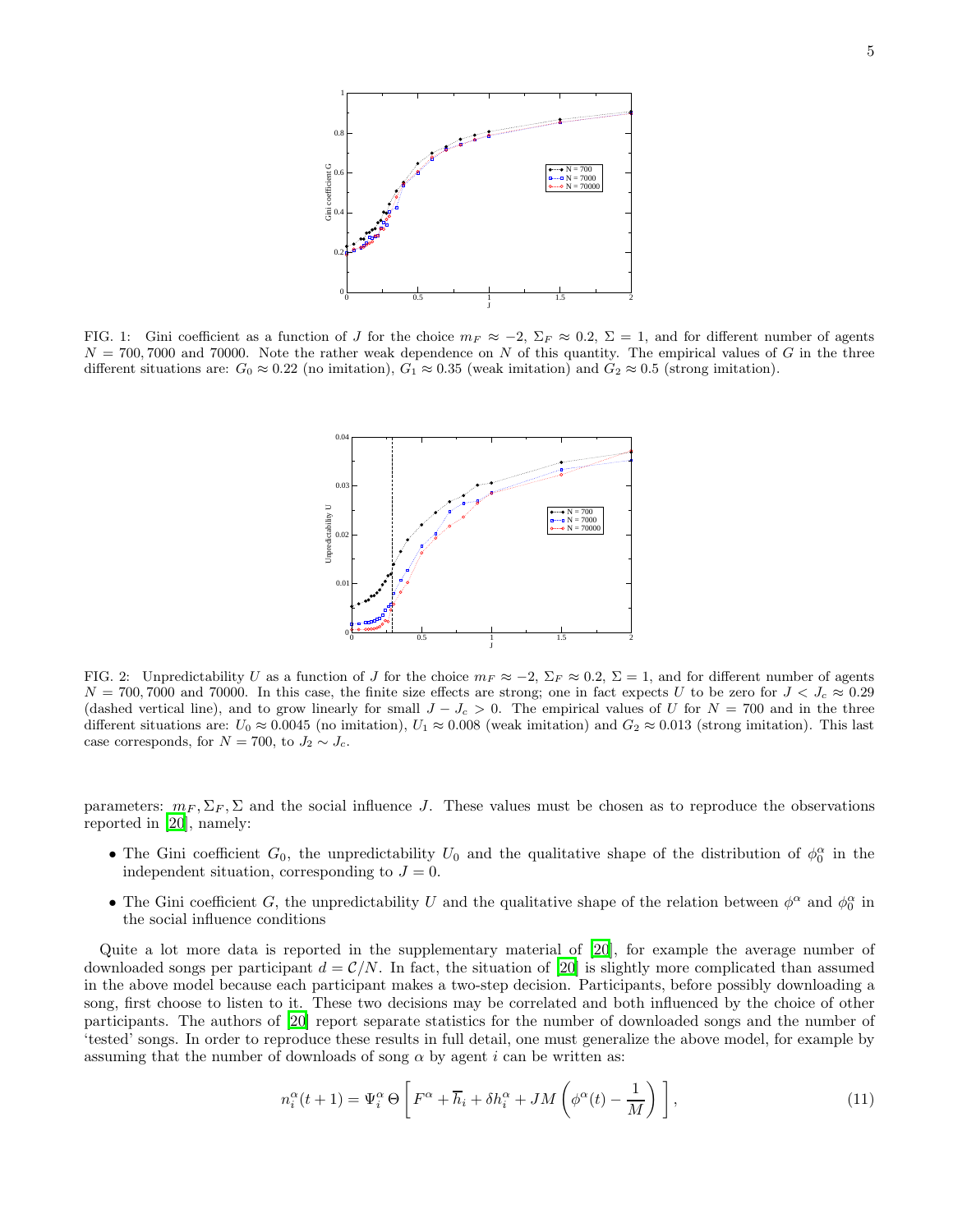

FIG. 3: Scatter plot of the realized preferences  $\phi^{\alpha}(J)$  as a function of the 'intrinsic' preferences  $\phi_0^{\alpha}$ , in the weak social influence condition ( $J_1 = 0.17$ , left), and in the strong social influence condition ( $J_2 = 0.30$ , right), all for  $m_F \approx -2$ ,  $\Sigma_F \approx 0.2$ ,  $\Sigma = 1$ . Lines are linear regressions. These plots compare well with the corresponding plots of [\[20\]](#page-7-7) (Figs. 3-A and 3-C; we use here the same scale as in [\[20\]](#page-7-7)).

where  $\Psi_i^{\alpha} = 1$  with probability  $p^{\alpha}$  and 0 otherwise describing the decision of actually downloading a song after listening to it. Although the inclusion of this second decision step is crucial to account fully for the results of [\[20\]](#page-7-7), we neglect this aspect altogether in the present paper and refer the reader to a later, more detailed publication [\[21\]](#page-7-9). Here we want to show that the main empirical features can indeed be reproduced by the model.

Different choices of  $m_F, \Sigma_F, \Sigma$  are in fact compatible with the observations corresponding to  $J = 0$ , for which Salganik et al. find  $G_0 \approx 0.22$  and  $U_0 \approx 0.0045$  (for a number of participants in each 'world' of  $N = 700$ , the value we also use in our numerical simulations). A possible choice (further justified in [\[21\]](#page-7-9)) is:  $m_F \approx -2$ ,  $\Sigma_F \approx 0.2$ ,  $\Sigma = 1$ . The resulting shape of the distribution of  $\phi_0^{\alpha}$  is found to be compatible with the data of [\[20\]](#page-7-7). Note that  $\Sigma_F^2 = 0.04 < \Sigma^2 + \sigma^2 = 2$ , suggesting that the intrinsic quality of songs is less dispersed than the preference of agents. This is expected in a situation where songs and bands are unknown, leading to very small a priori information on their intrinsic quality.

Now, it is interesting to see how G and U are affected by a non zero value of  $J - cf.$  Figs. 1 and 2. *j*From these plots, one sees that the 'weak' social influence situation, characterized by  $G_1 \approx 0.35$  and  $U_1 \approx 0.008$  [\[20](#page-7-7)], corresponds to  $J_1 \approx 0.17$ . One the other hand, the 'strong' influence situation yields  $G_2 \approx 0.5$  and  $U_2 \approx 0.013$  [\[20\]](#page-7-7), which we can account for by setting  $J_2 \approx 0.30$ . The scatter plots of  $\phi^{\alpha}$  vs.  $\phi^{\alpha}$  are shown in Figs 3-a and 3-b and can be satisfactorily compared to Figs. 3-A and 3-C of [\[20](#page-7-7)].

It is of particular interest to compare the above values of  $J_1$  and  $J_2$  to the critical value  $J_c$  of the model, which can be determined exactly as a function of  $m_F, \Sigma_F, \Sigma$  in the limit  $M \to \infty$  [\[21\]](#page-7-9). In the present case, we find  $J_c \approx 0.29$ , such that, in the limit  $N \to \infty$ ,  $U(J < J_c)$  should be strictly zero. As expected on general grounds and shown in Fig. 2, the value of U at finite N suffers from large finite size effects. Only a careful extrapolation for  $N \to \infty$  allows one to confirm the existence of a critical value  $J_c$  [\[21](#page-7-9)]. But in any case, the value  $J_2$  accounting for the data in the 'strong' influence situation is indeed quite large, since it corresponds to the critical region where imitation effects become dominant.

Another effect worth noticing is the dependence of the average number of downloaded songs d (or consumption  $C = Nd$ ) on the imitation parameter J, predicted by the model and reported in Fig 4. We see that this quantity has a clear maximum as a function of J: at first, imitation effects tend to increase the total consumption until  $J \sim 1$ , beyond which over-polarisation on a small number of items become such that the total consumption goes back down. This might have interesting consequences for marketing policies, for example (see e.g. [\[24](#page-7-12), [25\]](#page-7-13)). The increase of the d with J is actually not observed in [\[20](#page-7-7)]; see [\[21\]](#page-7-9) for a further discussion of this point.

## V. CONCLUSIONS

We have proposed a generic model for *multiple* choice situations with imitation effects and compared it with recent empirical results from a Web-based cultural market experiment. Our model predicts to a phase transition between a weak imitation phase, in which expressed individual preferences are close to their value in the absence of any direct social pressure, and a strong imitation, 'fashion' phase, where choices are driven by peer pressure and the ranking of individual preferences is strongly distorted at the aggregate level. The model can be calibrated to reproduce the main experimental results of Salganik et al. [\[20\]](#page-7-7); we show in particular that the value of the social influence parameter can be estimated from the data. In one of the experimental situation, this value is found to be close to the critical value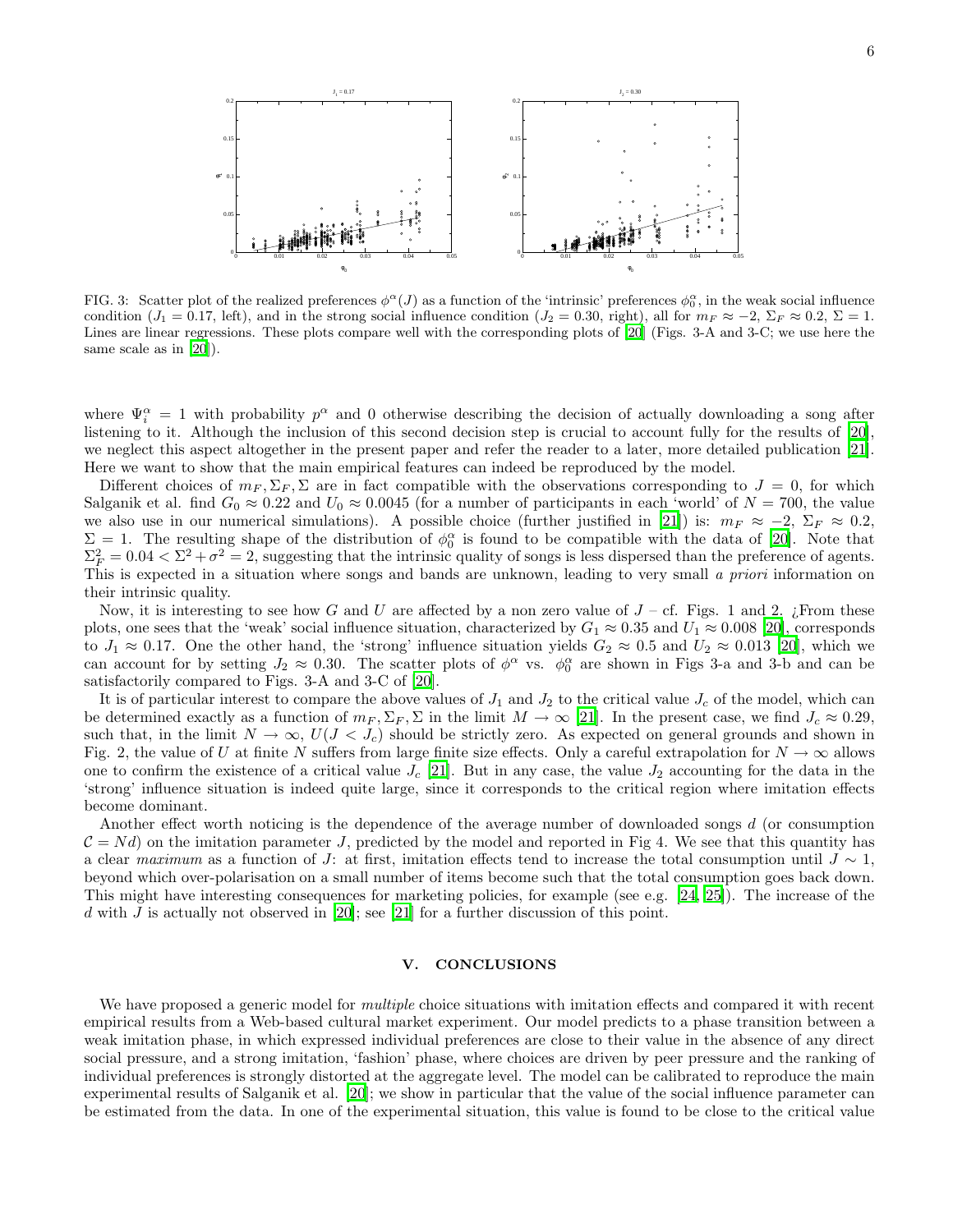

FIG. 4: Average number of downloaded songs d (or consumption  $\mathcal{C} = Nd$ ) as a function of J for the choice  $m_F \approx -2$ ,  $\Sigma_F \approx 0.2$ ,  $\Sigma = 1$ , and for different number of agents  $N = 700, 7000$  and 70000. Finite size effects are quite small in this case. Note the clear maximum of this quantity as a function of the imitation strength J.

of the model, confirming quantitatively that social pressure are strong in that case. This concurs with the conclusions of [\[19](#page-7-6)], who also found near critical values of the social influence parameter.

Our model can be transposed to many interesting situations, for example that of industrial production, for which one expects a transition between an archaic economy dominated by very few products and a fully diversified economy as the dispersion of individual needs becomes larger. We leave the investigation of these questions, and the detailed analytical investigation of our model, for a further publication. We believe that the simultaneous development of theoretical models and detailed, rigorous experiments in the vein of [\[20](#page-7-7)] or [\[23](#page-7-11), [26\]](#page-7-14), will help promoting a quantitative understanding of collective human (and animal) behaviour.

#### Acknowledgments

C.B. thanks Bertrand Roehner for useful conversations and for his enlightening efforts to extend physical intuition towards social sciences. J.P.B thanks Raphael Hitier for bringing ref. [\[20](#page-7-7)] to his attention. We also warmly thank Matteo Marsili for many discussions over the years, and for hospitality during completion of this work.

<span id="page-6-2"></span>[3] F. Slanina, Y. C. Zhang, Referee Networks and their spectral properties, Acta Physica Polonica B 36, 2797 (2005)

- <span id="page-6-5"></span>[6] S. Redner, Citation Statistics From More Than a Century of Physical Review, Physics Today, p. 49, June 2005
- <span id="page-6-6"></span>[7] M. V. Simkin and V. P. Roychowdhury, Copied citations create renowned papers? [cond-mat/0310150;](http://lanl.arxiv.org/abs/cond-mat/0310150) Stochastic modeling of citation slips, [cond-mat/0401529.](http://lanl.arxiv.org/abs/cond-mat/0401529)
- <span id="page-6-7"></span>[8] H. Föllmer, Random Economies with many interacting agents, J. Math. Econ. 1, 51 (1974).
- <span id="page-6-8"></span>[9] S. Galam, Majority rule, hierarchical structure and democratic totalitarism, J. Math. Psychol. 30, 426 (1986); S. Galam, S. Moscovici, Towards a theory of collective phenomena: Consensus and attitude changes in groups, Euro. J. Social Psy. 21, 49 (1991); S. Galam, Rational group decision making: a RFIM at  $T = 0$ , Physica A 238, 66 (1997).
- [10] A. Kirman, Ants, rationality and recruitment, Quarterly Journal of Economics, 108 137 (1993)
- <span id="page-6-9"></span>[11] A. Orléan, Bayesian interactions and collective dynamics of opinions, J. Econ. Behav. Organ. 28, 257 (1995)
- <span id="page-6-11"></span><span id="page-6-10"></span>[12] R. Cont, J.P. Bouchaud, Herd behaviour and aggregate fluctuations in financial markets, Macroeconomic Dynamics 4, 139  $(2000).$

<span id="page-6-0"></span><sup>[1]</sup> T. Schelling, Micromotives and Macrobehaviour, W W Norton & Co Ltd (1978)

<span id="page-6-1"></span><sup>[2]</sup> M. Granovetter, Threshold models of collective behaviour, Am. J. Sociol. 83, 1420 (1978); M. Granovetter, R. Soong, Threshold models of diffusion and collective behaviour, J. Math. Socio. 9, 165 (1983); M. Granovetter, R. Soong, Threshold models of interpersonal effects in consumer demand, J. Econ. Behavior & Organization,7 83 (1986); M. Granovetter, R. Soong, Threshold models of diversity: Chinese Restaurants, Residential Segregation and the spiral of silence, in Sociological Methodology, C. Clogg Edt. (1988), p. 69-104.

<span id="page-6-3"></span><sup>[4]</sup> S. Bikhchandani, D. Hirshleifer, I. Welch, A theory of fads, fashions, custom and cultural changes as informational cascades, Journal of Political Economy, 100 992 (1992).

<span id="page-6-4"></span><sup>[5]</sup> O. Guedj, J.P. Bouchaud, Experts Earning forecasts, bias, herding and gossamer information, J. Theor. Appl. Finance 8, 933-946 (2005).